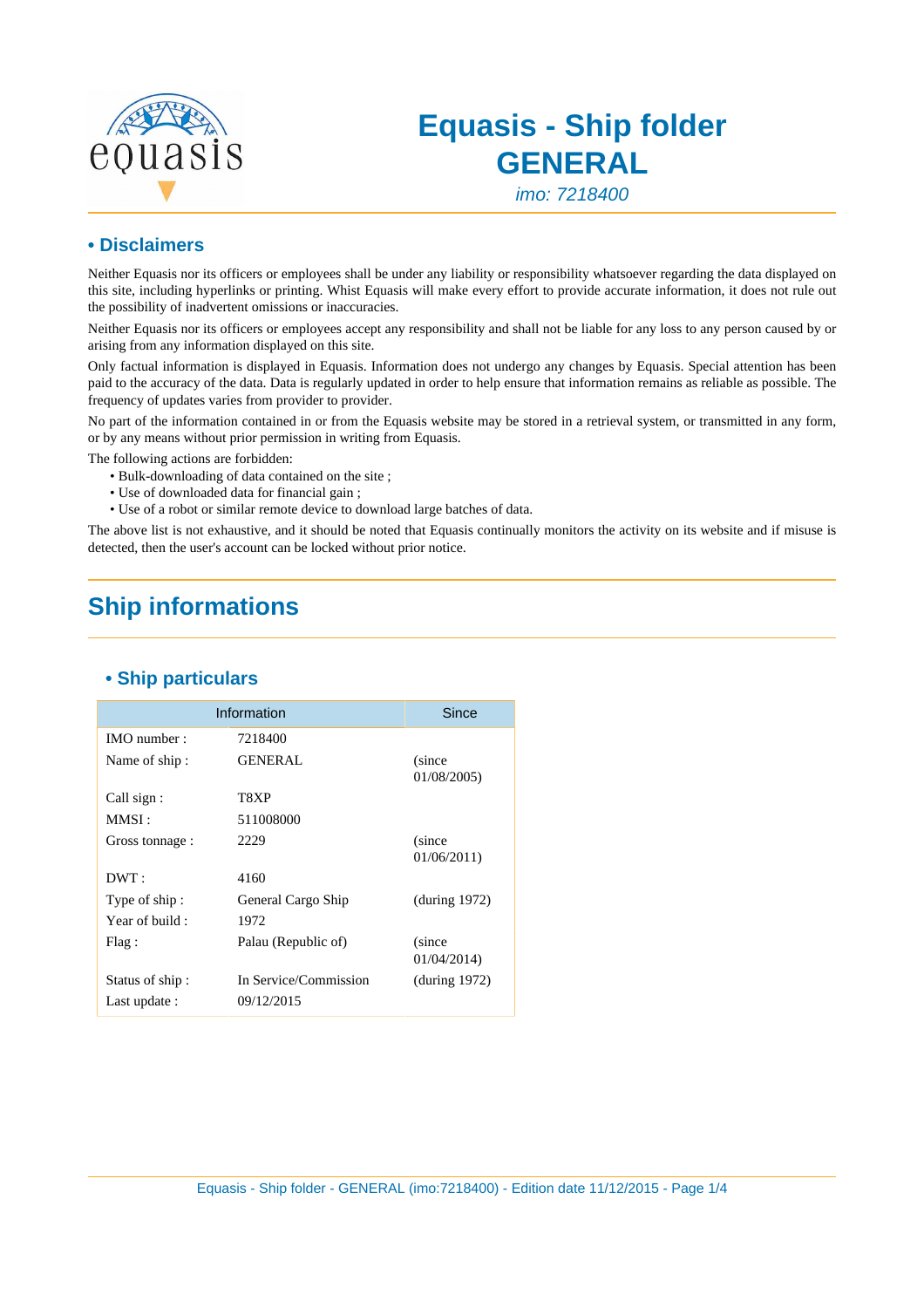## **• Management detail**

| <b>IMO</b> | Role                                   | Name of company            | Address                                                                       | Date of<br>effect   |
|------------|----------------------------------------|----------------------------|-------------------------------------------------------------------------------|---------------------|
| 5504089    | <b>Beneficial</b><br>Owner             | NEW MARINE CO              | Assal Building, Market<br>Street, Batroun, Lebanon.                           | since<br>19/05/2014 |
| 5504089    | <b>ISM Manager</b>                     | NEW MARINE CO              | Assal Building, Market<br>Street, Batroun, Lebanon.                           | since<br>24/04/2014 |
| 5504089    | Ship manager/<br>Commercial<br>manager | NEW MARINE CO              | Assal Building, Market<br>Street, Batroun, Lebanon.                           | since<br>03/03/2010 |
| 5249373    | Registered<br>owner                    | <b>BIG ANT NAVIERA INC</b> | Care of New Marine Co.<br>Assal Building, Market<br>Street, Batroun, Lebanon. | since<br>01/12/1999 |

#### **• Classification status**

| <b>Classification society</b>              | Date<br>change<br>status | <b>Status</b> | Reason |
|--------------------------------------------|--------------------------|---------------|--------|
| International Register of Shipping<br>(IS) | during<br>11/2007        | Delivered     |        |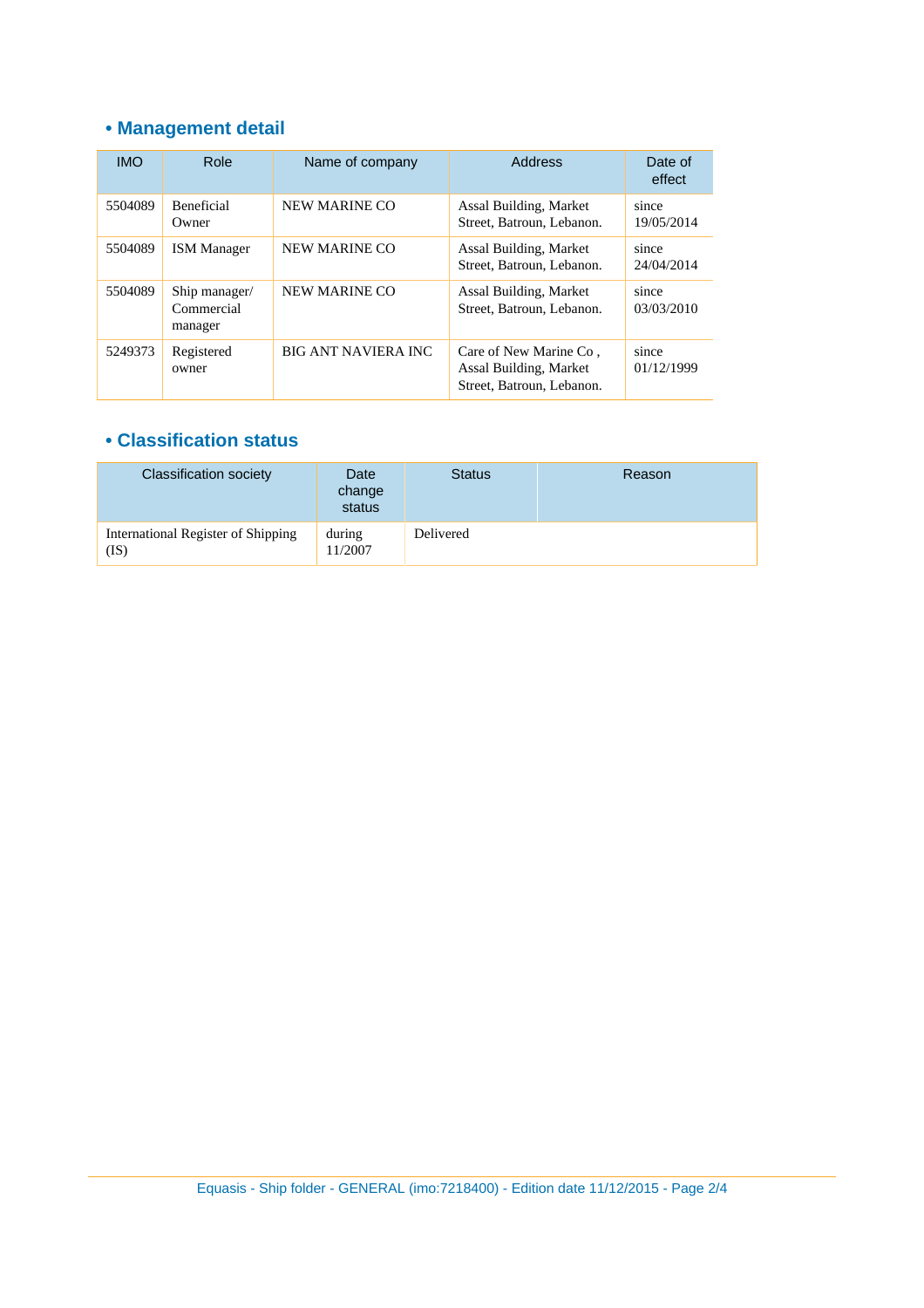# **Ship inspections**

### **• List of port state control**

| PSC organisation      | Authority                      | Port of inspection   | Date of<br>report | <b>Detention</b> | <b>Duration</b><br>(days) | Number of<br>deficiencies |
|-----------------------|--------------------------------|----------------------|-------------------|------------------|---------------------------|---------------------------|
| Paris MoU             | Romania                        | Midia                | 29/08/2015        | $\mathbf N$      | $\Omega$                  | 11                        |
| Paris MoU             | Romania                        | Constanza            | 14/05/2015        | N                | $\Omega$                  | 13                        |
| Paris MoU             | Romania                        | Constanza            | 29/01/2015        | Y                | $\mathbf{Q}$              | 27                        |
| Paris MoU             | Romania                        | Constanza            | 28/03/2014        | N                | $\Omega$                  | $\tau$                    |
| Paris MoU             | Romania                        | Constanza            | 24/12/2013        | $\mathbf N$      | $\Omega$                  | 10                        |
| Paris MoU             | Romania                        | Constanza            | 18/02/2013        | N                | $\Omega$                  | 9                         |
| Paris MoU             | Greece                         | Larimna              | 10/11/2012        | N                | $\Omega$                  | 12                        |
| Paris MoU             | Romania                        | Constanza            | 06/01/2012        | N                | $\Omega$                  | 7                         |
| Paris MoU             | Bulgaria                       | Varna-Zapad          | 25/02/2011        | $\mathbf N$      | $\mathbf{0}$              | $\overline{7}$            |
| Paris MoU             | Romania                        | Constanza            | 29/09/2010        | N                | $\Omega$                  | $\overline{2}$            |
| Paris MoU             | Romania                        | Constanza            | 06/04/2010        | N                | $\Omega$                  | 5                         |
| Paris MoU             | Romania                        | Constanza            | 05/10/2009        | $\mathbf N$      | $\Omega$                  | 13                        |
| Paris MoU             | Romania                        | Constanza            | 31/03/2009        | N                | $\Omega$                  | 5                         |
| Paris MoU             | Cyprus                         | Larnaca              | 04/06/2007        | Y                | $\mathbf{1}$              | 8                         |
| Paris MoU             | Greece                         | Thessaloniki         | 28/11/2006        | N                | $\Omega$                  |                           |
| Paris MoU             | Italy                          | Marina di carrara    | 17/10/2001        | $\mathbf N$      | $\Omega$                  | $\tau$                    |
| Paris MoU             | Russia                         | Novorossiysk         | 28/01/2001        | $\mathbf N$      | $\Omega$                  | 9                         |
| Paris MoU             | Netherlands                    | Rotterdam            | 07/01/2000        | Y                | 195                       | 31                        |
| <b>US Coast Guard</b> | United<br>States of<br>America | <b>MSU</b> Galveston | 23/01/1999        | $\mathbf N$      | $\overline{0}$            |                           |

#### **• Human element deficiencies**

| PSC organisation | Authority          | Port of<br>inspection | Date of<br>report | <b>Human</b><br>element<br>deficiencies |
|------------------|--------------------|-----------------------|-------------------|-----------------------------------------|
| Paris MoU        | Romania            | Constanza             | 29/09/2010        | 1                                       |
| Paris MoU        | Romania            | Constanza             | 06/04/2010        | 2                                       |
| Paris MoU        | Romania            | Constanza             | 05/10/2009        | 1                                       |
| Paris MoU        | Russia             | <b>Novorossiysk</b>   | 28/01/2001        | 2                                       |
| Paris MoU        | <b>Netherlands</b> | Rotterdam             | 07/01/2000        | $\overline{4}$                          |